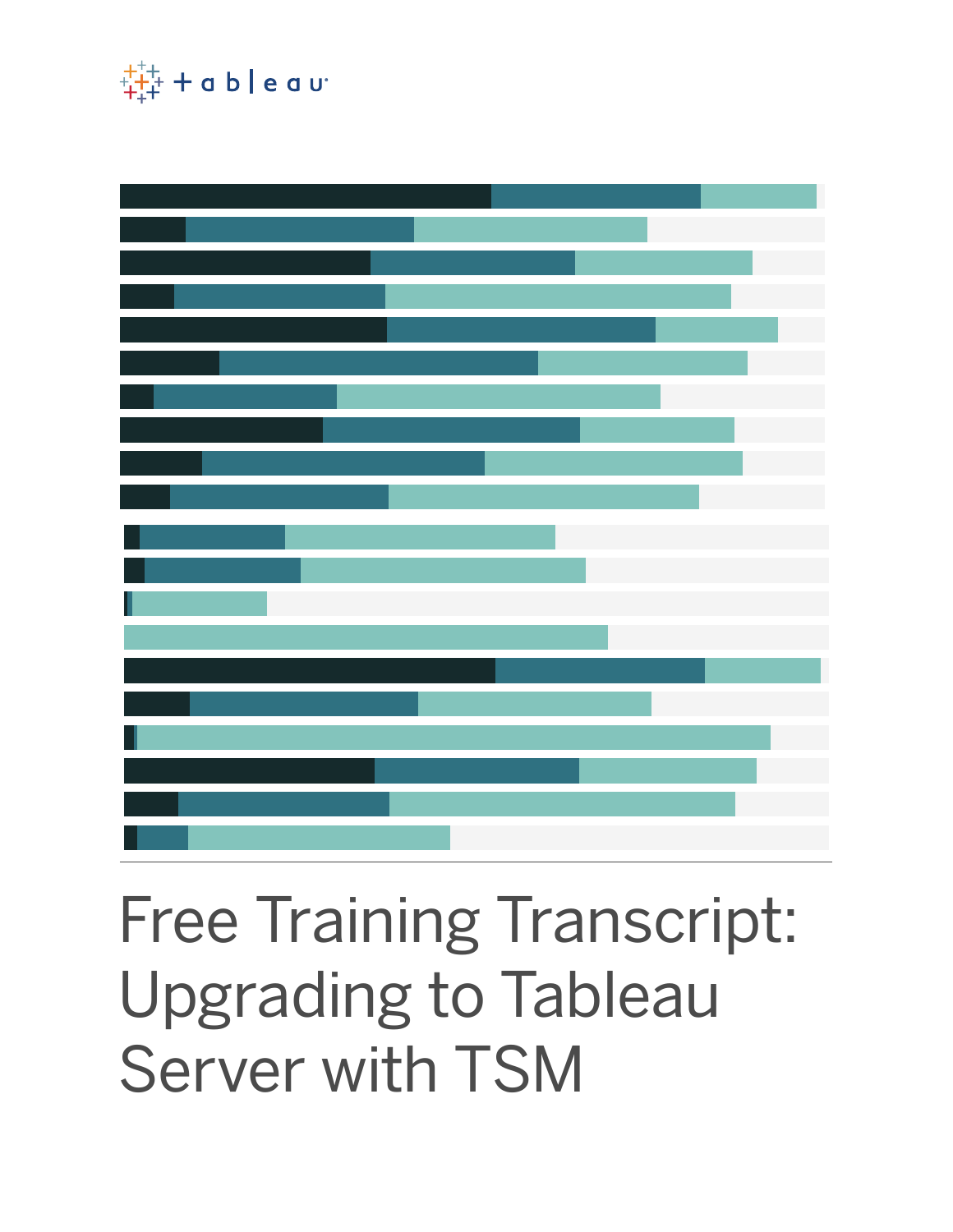#### **Introduction**

Welcome to this video on upgrading from Tableau Server 2018.1 or earlier to Tableau Server with Tableau Services Manager. Beginning with version 2018.2, Tableau Server on Windows features a new web-based configuration and management utility called Tableau Services Manager (or TSM). TSM replaces the Configuration Utility and the tabadmin command line tool of pre-TSM servers. When we upgrade from a pre-TSM version of Tableau Server to a version running with TSM, we need to perform special upgrade steps. In this video, we will upgrade from pre-TSM Tableau Server 2018.1 to Tableau Server 2019.1 with TSM.

## **Upgrade Preparation**

Before we upgrade, it is important to read through and perform the steps outlined in the Upgrade Tableau Server section of Tableau's Online Help page. Find the link below in Related Resources.

The first step is to research the upgrade. This includes learning about the version differences, assessing the minimum hardware requirements, confirming license requirements, and understanding the impact of version compatibility between Tableau Desktop and Tableau Server.

The second step is to prepare for the upgrade. This includes gathering product keys and security certificates, creating a server backup and saving it to another machine, collecting additional configuration files, and downloading the installation files. Additional upgrade preparation steps can be found within the Online Help documentation.

## **Demonstration Overview**

We will follow the best practice of performing the upgrade in a test environment that closely mirrors our production environment. We are permitted to use our existing license keys in the test environment. Once we verify the success of our upgrade in the test environment, we then perform the upgrade in the production environment.

Our existing Tableau Server 2018.1 environment contains 2 projects, 2 workbooks, and 15 views. It has a single user (the server administrator) and 5 schedules. The server consists of a 2-node cluster (with processes running on both the Primary node and Worker node). The server has also been customized to display a custom header logo.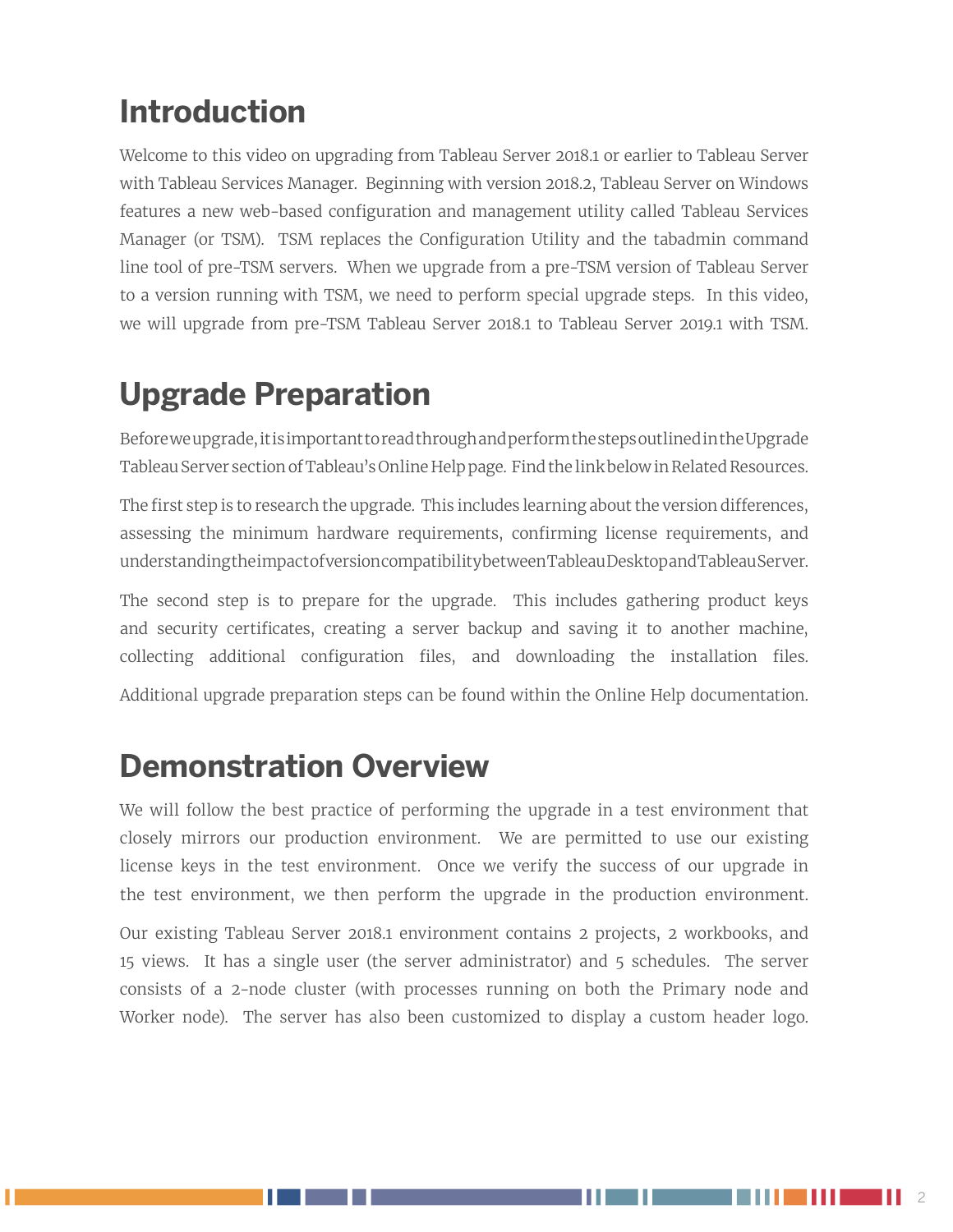Here are the upgrade steps we will perform. We will create a backup of the 2-node clustered Tableau Server 2018.1 environment and save a copy of the backup to a network file location. We will uninstall Tableau Server 2018.1 from the primary node and then from the worker node. We will install Tableau Server 2019.1 on the initial node (formerly called the primary node) and generate a bootstrap file. We will copy the bootstrap file to the additional node (formerly called the worker node) and then install Tableau Server 2019.1 on the additional node. On the initial node, we will run an upgrade script which makes use of the backup file we created earlier. From the TSM page, we will start Tableau Server and verify that it is working. To demonstrate the manual migration of a customization, we will reapply a custom logo to the upgraded server.

## **Preparation Files**

On our primary machine, we have already created a folder containing our license key information, custom logo image, and installation files. A similar folder exists on our worker machine.

## **Create a Tableau Server 2018.1 Backup**

On our primary machine, we open the Command Prompt (as Administrator), navigate to the bin directory, and create a backup of our server. We then use Windows File Explorer to navigate to the location of the backup file and save a copy of it to a different machine. In this example, we'll copy it to a network drive.

# **Uninstall Tableau Server 2018.1**

On our primary node, we navigate to the Windows Control Panel and uninstall Tableau Server 2018.1. This automatically creates a server backup file equivalent to the backup file we created earlier. We switch to the worker node, navigate to the Windows Control Panel and uninstall Tableau Server 2018.1 there as well.

#### **Pre-TSM and TSM Terminology and Installation File Differences**

On Tableau Server with TSM, we no longer have separate installation files for primary and worker machines. Instead, each node in a cluster is installed using the same installation file and all nodes are more equal peers. We no longer refer to "primary" and "worker" nodes. Instead we have an "initial node" and "additional nodes".

HH.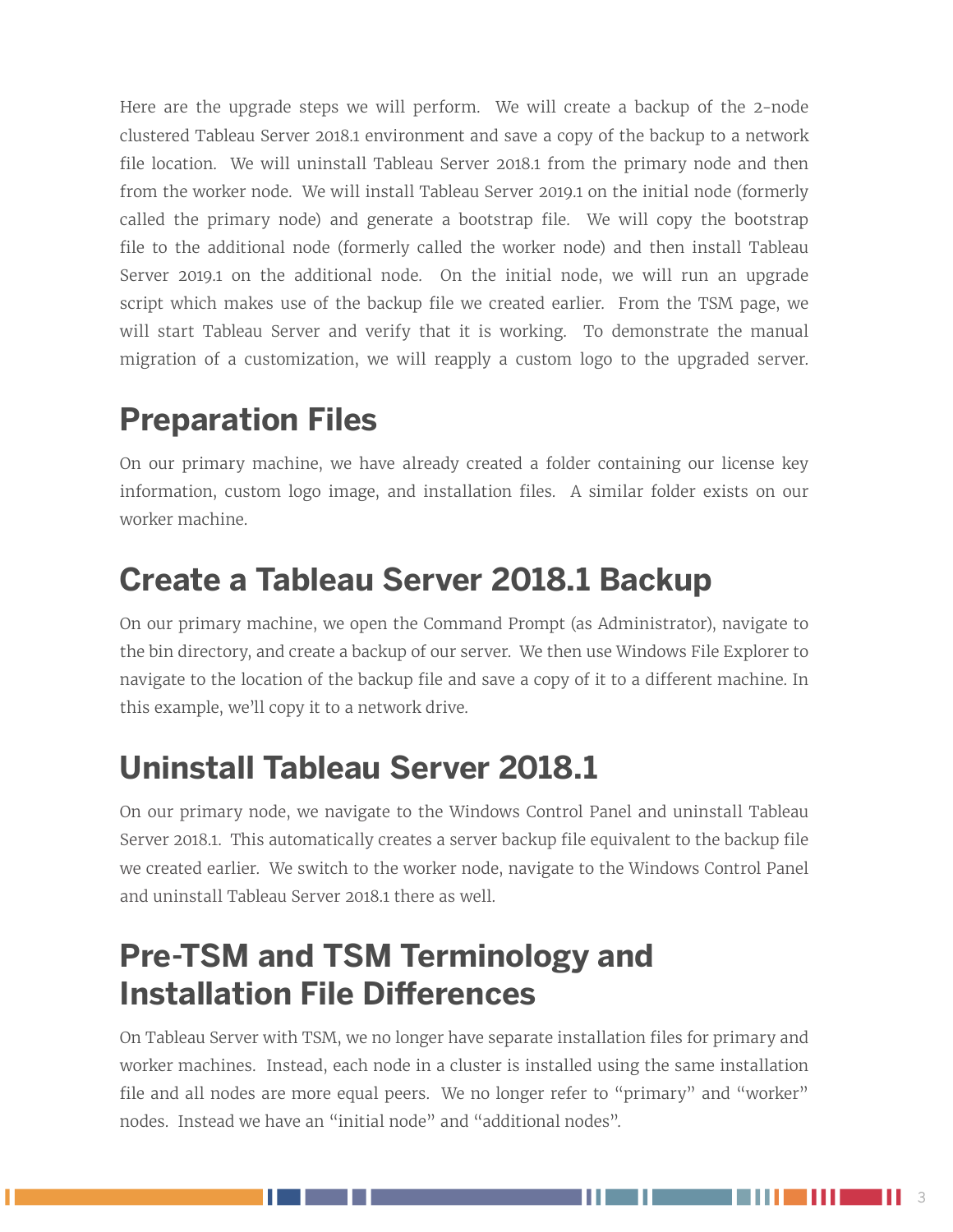# **Install Tableau Server 2019.1 on the Initial Node**

We switch over to the initial node. We run (as administrator) the installation file for Tableau Server 2019.1. When prompted for the installation location, we make sure to select the same location as the previous installation. This ensures that the backup file and previous data will be included in the new installation.

When prompted for installation type, we select "Upgrade Tableau Server" for the primary node.

After the files have been extracted, we will be prompted regarding the upgrade script. We will NOT launch the upgrade script at this time. Since we are upgrading a multi-node Tableau Server cluster, we must first generate a bootstrap file and run the installer on the additional nodes of the cluster. We ensure that "Automatically launch the upgrade script" is NOT selected and then press OK.

# **Generate a Bootstrap File**

On the initial node, we open the command prompt (as administrator), navigate to the packages directory and generate a bootstrap file. We then use Windows File Explorer to navigate to the location of the bootstrap file and save a copy of it to a network file location that the additional node can access.

We now switch over to the additional node. We use Windows File Explorer to copy the bootstrap file from the network file location to a local folder location.

#### **Install Tableau Server 2019.1 on the Additional Node**

On the additional node, we run (as administrator) the installation file for Tableau Server 2019.1. When prompted for the installation location, we make sure to select the same location as the previous installation.

When prompted for installation type, we select "Upgrade worker node of existing Tableau Server cluster".

After the files have been extracted, we will be prompted regarding the bootstrap file. We specify the location of the bootstrap file we copied over from the initial node earlier. We also enter our Tableau Services Manager username and password. Since Tableau Services Manager delegates access control to the operating system, we need to specify a user that is a member of the Windows Administrator group on the initial node.